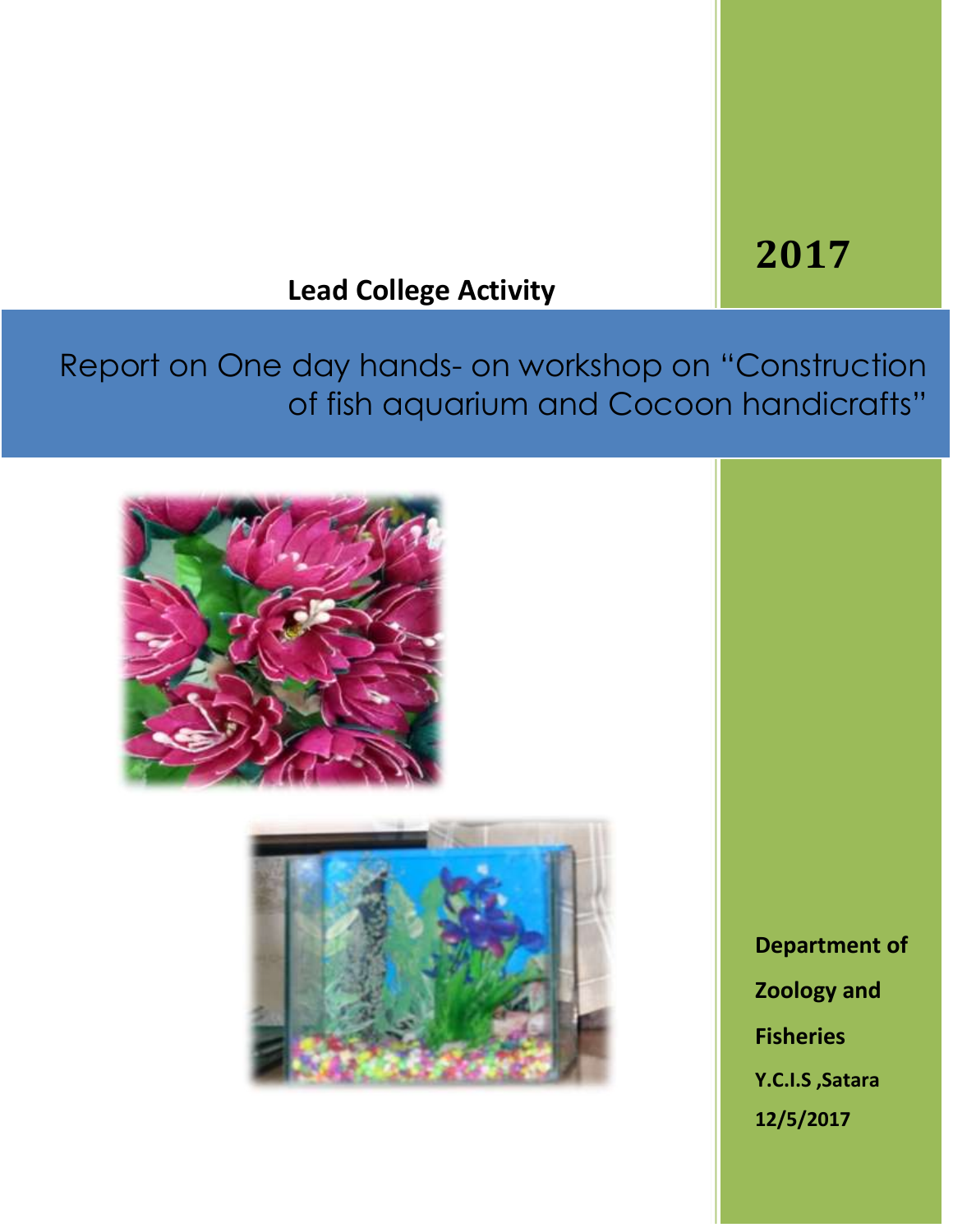## A report on

## one day hands-on workshop on

## "Construction of aquarium and cocoon handicrafts ."

#### Under Lead college Activity

 Department of zoology and fisheries had arranged a very Innovative workshop on cocoon handicrafts and setting up of fish aquarium under lead college activity on  $5^{th}$  December 2017.

 There was participation of 69 beneficiaries including 63 students and 6 teachers from Y.C. college of science, Karad, L. B. S. College, Satara, Shivaji university,



 Kolhapur, Rajendra Mahavidyalaya, Khandala, D.P Bhosale College ,Koregoan .Y. C. I. S., Satara. The resource person who came for demonstrating construction of aquarium was Mr. Nilesh Shivdas aquarium expert and the other resource person for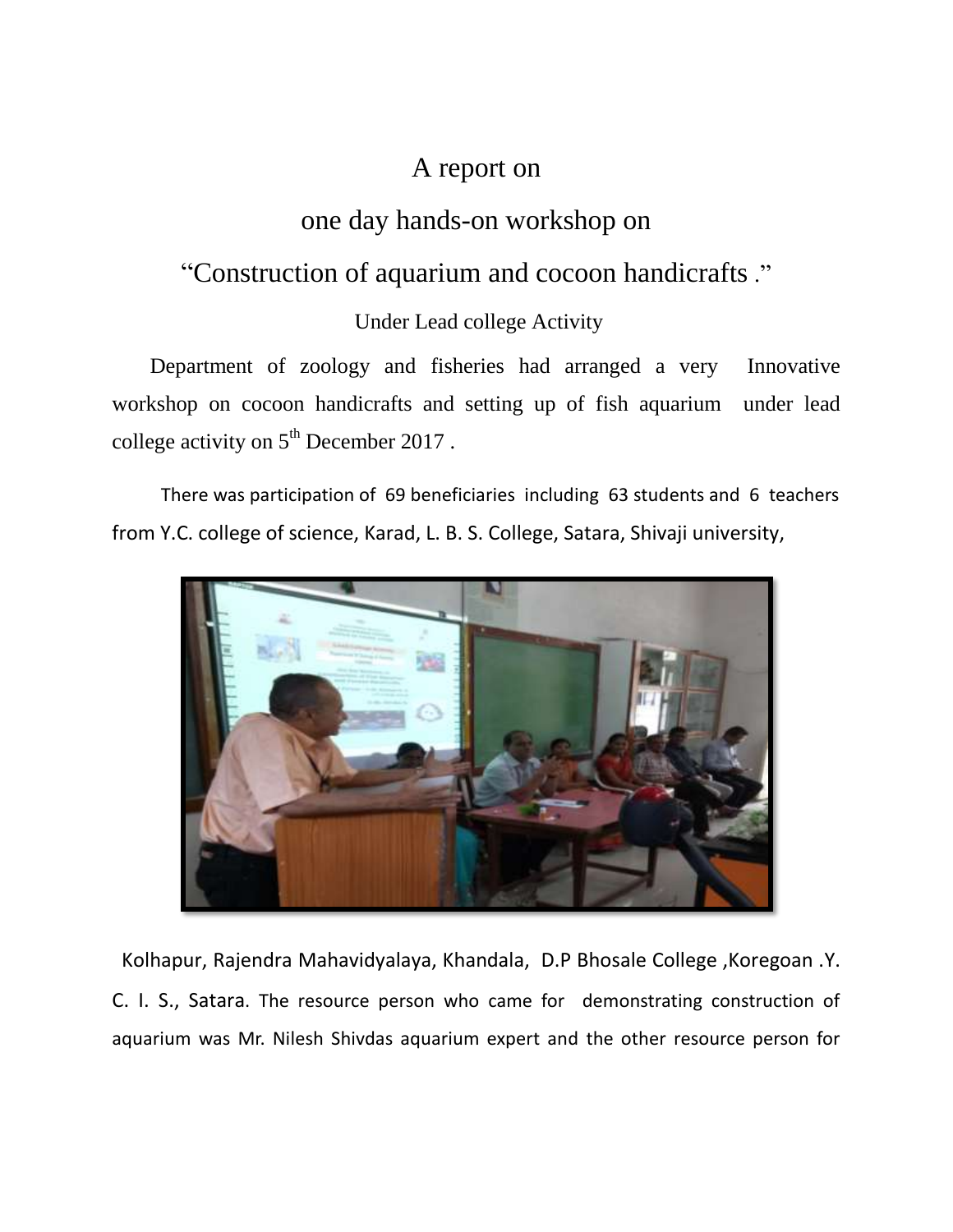teaching cocoon handicrafts was Dr .S.A Kirtane from Yashavantrao Chavan College ofscience ,Karad .

In the inauguration function of workshop , the Head Department of Zoology, Dr. V. Y. Deshpande welcomed and felicitated the guests and Hon.Vice Principal Dr.H.V Deshmukh . In his introductory speech he explained the purpose of function.



After the inauguration function, Mr. Nilesh Shivdas demonstrate the construction of aquaria and the necessary measures for construction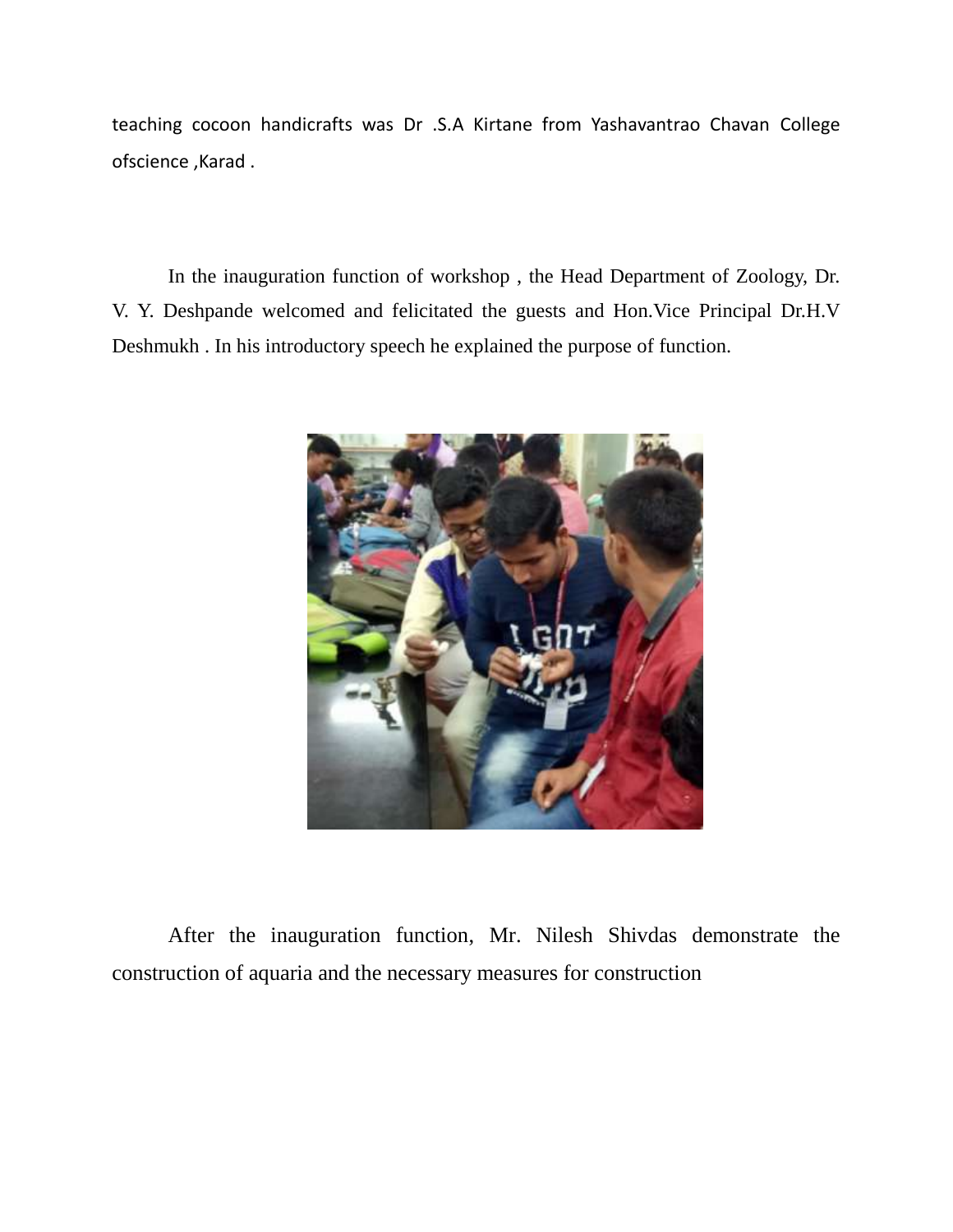

Later a hands-on session were conducted, where participants prepared their own aquaria in groups.

Further Mr. Shivdas demonstrated the setting up of aquaria with the help of fishes and accessories like plants for hiding of fishes, sand, stones and gravels for bed formation which traps the fecal matter and debris, aerator for oxygen diffusion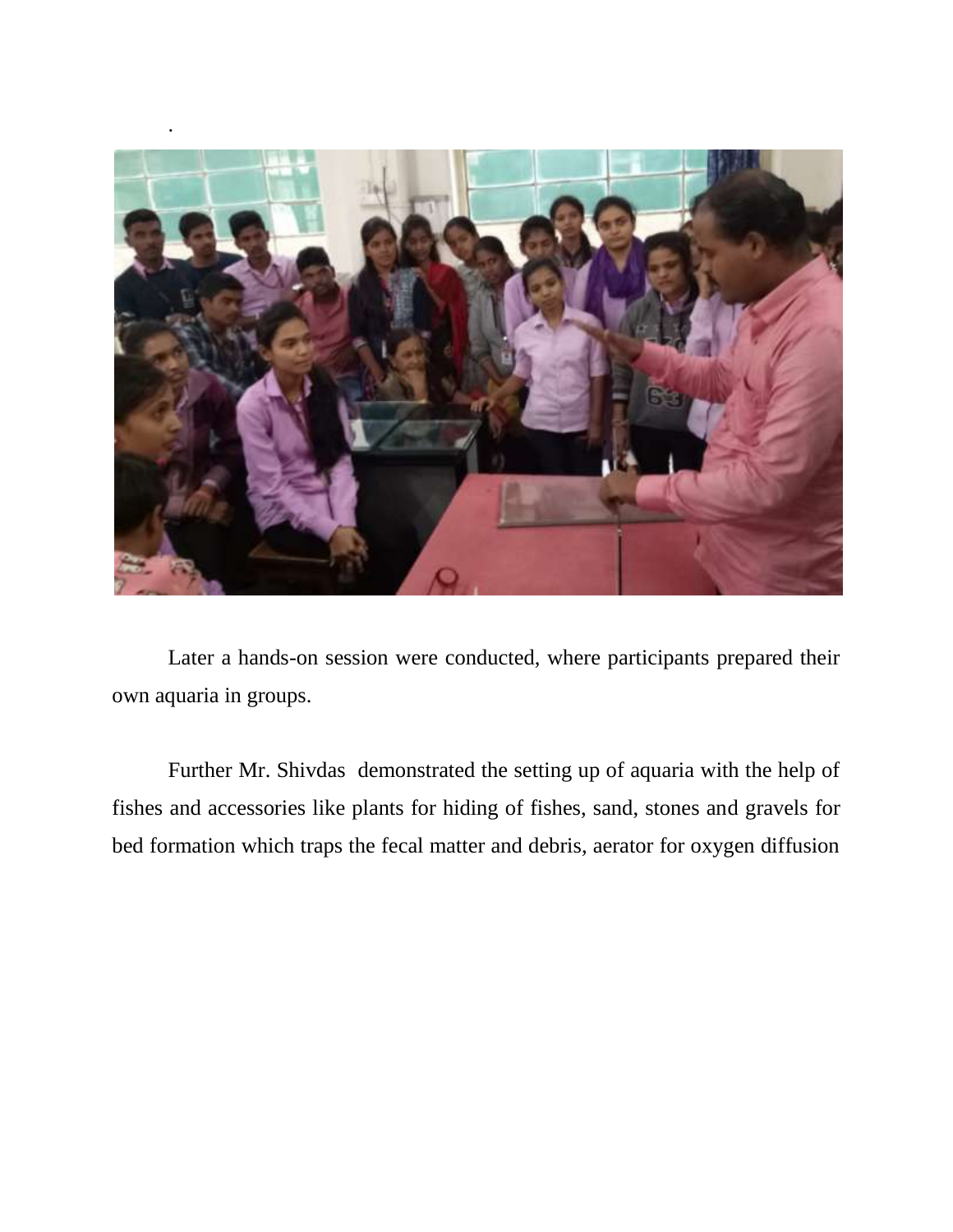in aquarium water, medicines for fishes, roof over the top of aquaria etc.



After the construction and setting up of aquaria, students enjoyed doing aquarium preparation since from gluing the glass till setting all the accessories in it .

 After successful preparation of aquaria ,we moved to next seesion of making cocoon handicrafts which was carried out by Dr.S.A Kirtane who guided on how to make best out of waste from silkworm cocoon .She showed very innovative craft from silkworm cocoon which one imagined .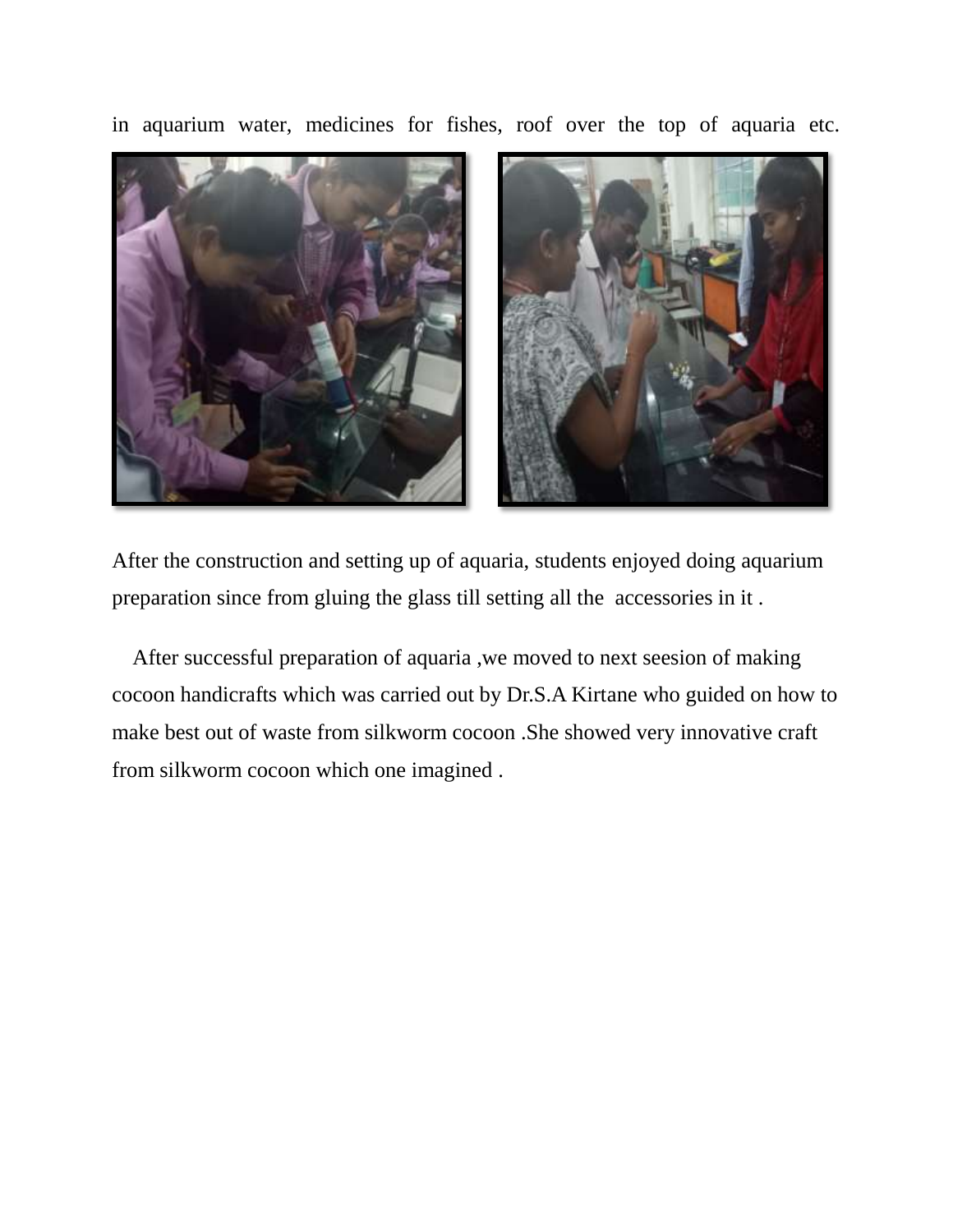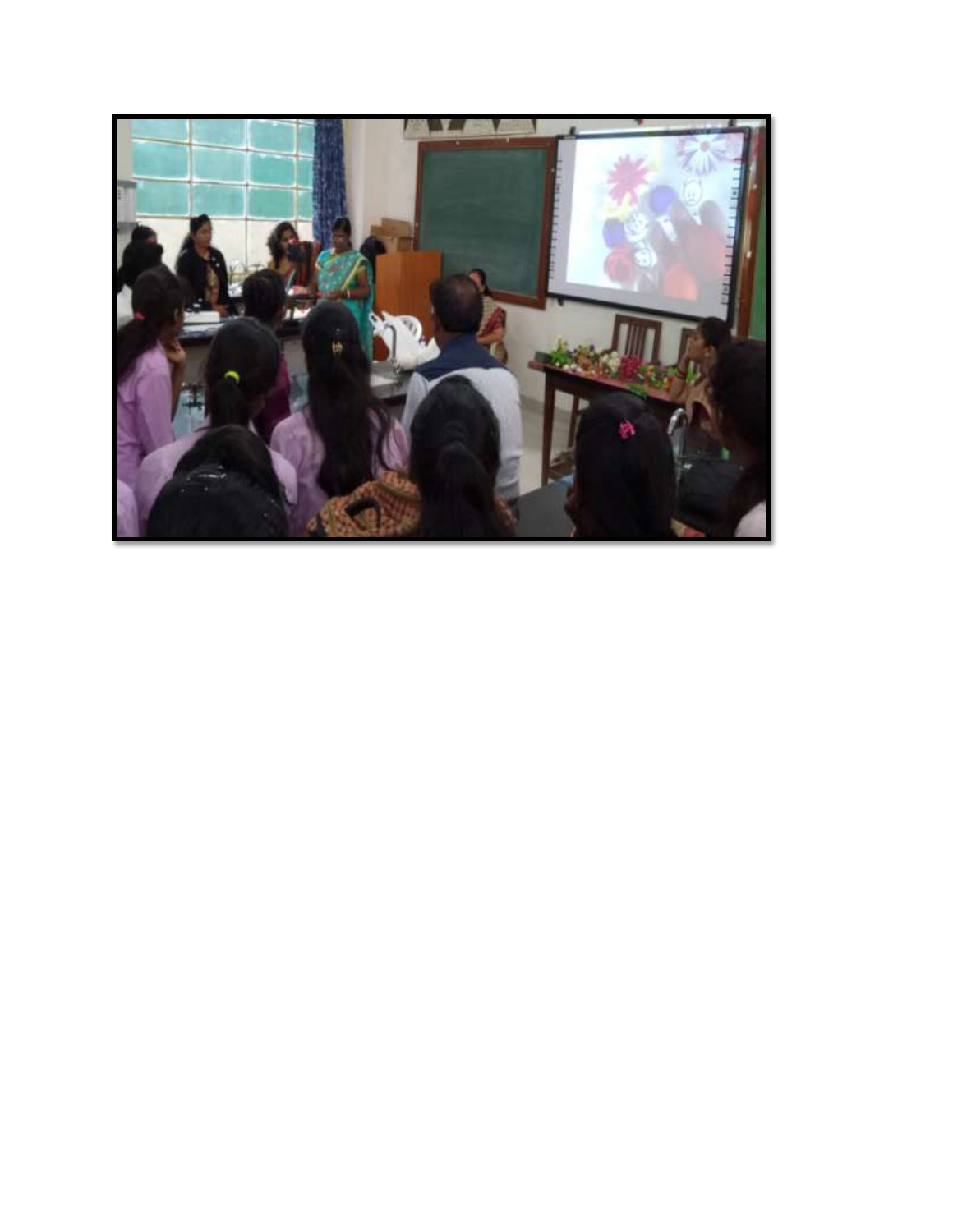Before starting the handicrafts she explained how to and from where to collect the cocoon ,then how to give different colours to cocoon to make them more attractive



Till now students only studied silkworm in their theories but making some crafts from cocoon was wonderful experience for all the students.First of all she showed how to prepare flowers of cocoon ,then slowly moved on how to make bouquet of cocoon flowers. The bouquets of cocoon flowers very really very colourful and assumed to real in first look .Then later she taught how to prepare garlands, Keychains ,Jewelleries, greeting Card ,light chain ,Rakhi etc .,